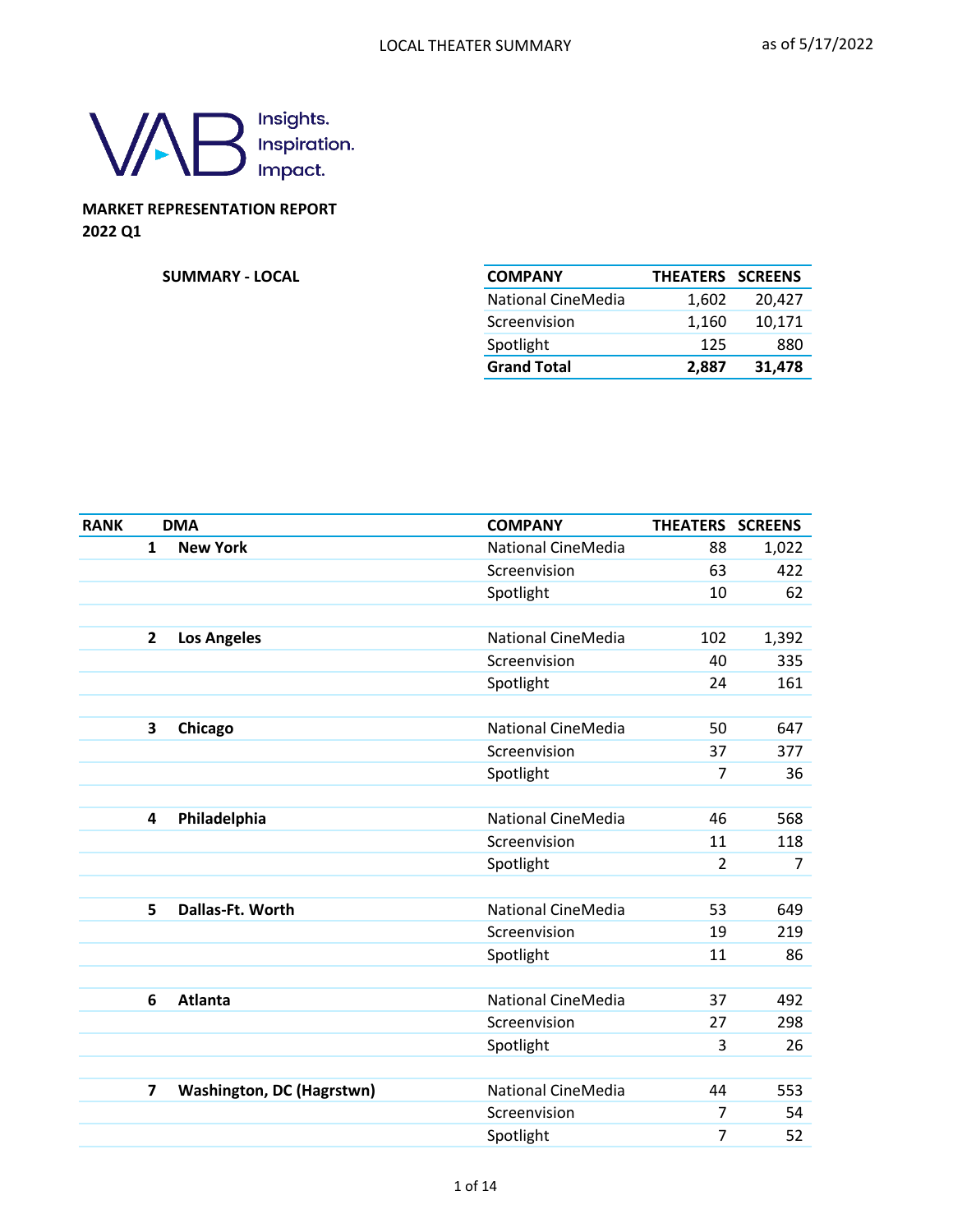| <b>RANK</b>    | <b>DMA</b>                      | <b>COMPANY</b>            | THEATERS SCREENS |     |
|----------------|---------------------------------|---------------------------|------------------|-----|
| $\overline{7}$ |                                 |                           |                  |     |
| 8              | San Francisco-Oak-San Jose      | <b>National CineMedia</b> | 42               | 547 |
|                |                                 | Screenvision              | 9                | 77  |
|                |                                 | Spotlight                 | 10               | 39  |
|                |                                 |                           |                  |     |
| 9              | Houston                         | <b>National CineMedia</b> | 43               | 654 |
|                |                                 | Screenvision              | 7                | 60  |
|                |                                 | Spotlight                 | 1                | 11  |
|                |                                 |                           |                  |     |
| 10             | <b>Boston (Manchester)</b>      | <b>National CineMedia</b> | 22               | 279 |
|                |                                 | Screenvision              | 34               | 285 |
|                |                                 | Spotlight                 | $\overline{2}$   | 15  |
|                |                                 |                           |                  |     |
| 11             | Seattle-Tacoma                  | National CineMedia        | 41               | 458 |
|                |                                 | Screenvision              | 3                | 23  |
|                |                                 | Spotlight                 | 2                | 8   |
|                |                                 |                           |                  |     |
| 12             | <b>Phoenix (Prescott)</b>       | <b>National CineMedia</b> | 36               | 541 |
|                |                                 | Screenvision              | 12               | 99  |
|                |                                 | Spotlight                 | $\overline{2}$   | 17  |
|                |                                 |                           |                  |     |
| 13             | Tampa-St. Pete (Sarasota)       | <b>National CineMedia</b> | 17               | 241 |
|                |                                 | Screenvision              | 18               | 196 |
|                |                                 | Spotlight                 | $\overline{2}$   | 18  |
|                |                                 |                           |                  |     |
| 14             | Minneapolis-St. Paul            | <b>National CineMedia</b> | 10               | 129 |
|                |                                 | Screenvision              | 33               | 363 |
|                |                                 | Spotlight                 | 1                | 5   |
|                |                                 |                           |                  |     |
| 15             | <b>Detroit</b>                  | <b>National CineMedia</b> | 20               | 341 |
|                |                                 | Screenvision              | 21               | 192 |
|                |                                 | Spotlight                 | 1                | 3   |
| 16             | <b>Denver</b>                   | National CineMedia        | 36               | 445 |
|                |                                 | Screenvision              | 7                | 49  |
|                |                                 | Spotlight                 | 4                | 14  |
|                |                                 |                           |                  |     |
| 17             | Orlando-Daytona Bch-Melbrn      | National CineMedia        | 16               | 263 |
|                |                                 | Screenvision              | 21               | 234 |
|                |                                 | Spotlight                 | $\mathbf{1}$     | 10  |
|                |                                 |                           |                  |     |
| 18             | Miami-Ft. Lauderdale            | <b>National CineMedia</b> | 21               | 315 |
|                |                                 | Screenvision              | 14               | 127 |
|                |                                 | Spotlight                 | 5                | 62  |
|                |                                 |                           |                  |     |
| 19             | <b>Cleveland-Akron (Canton)</b> | National CineMedia        | 25               | 317 |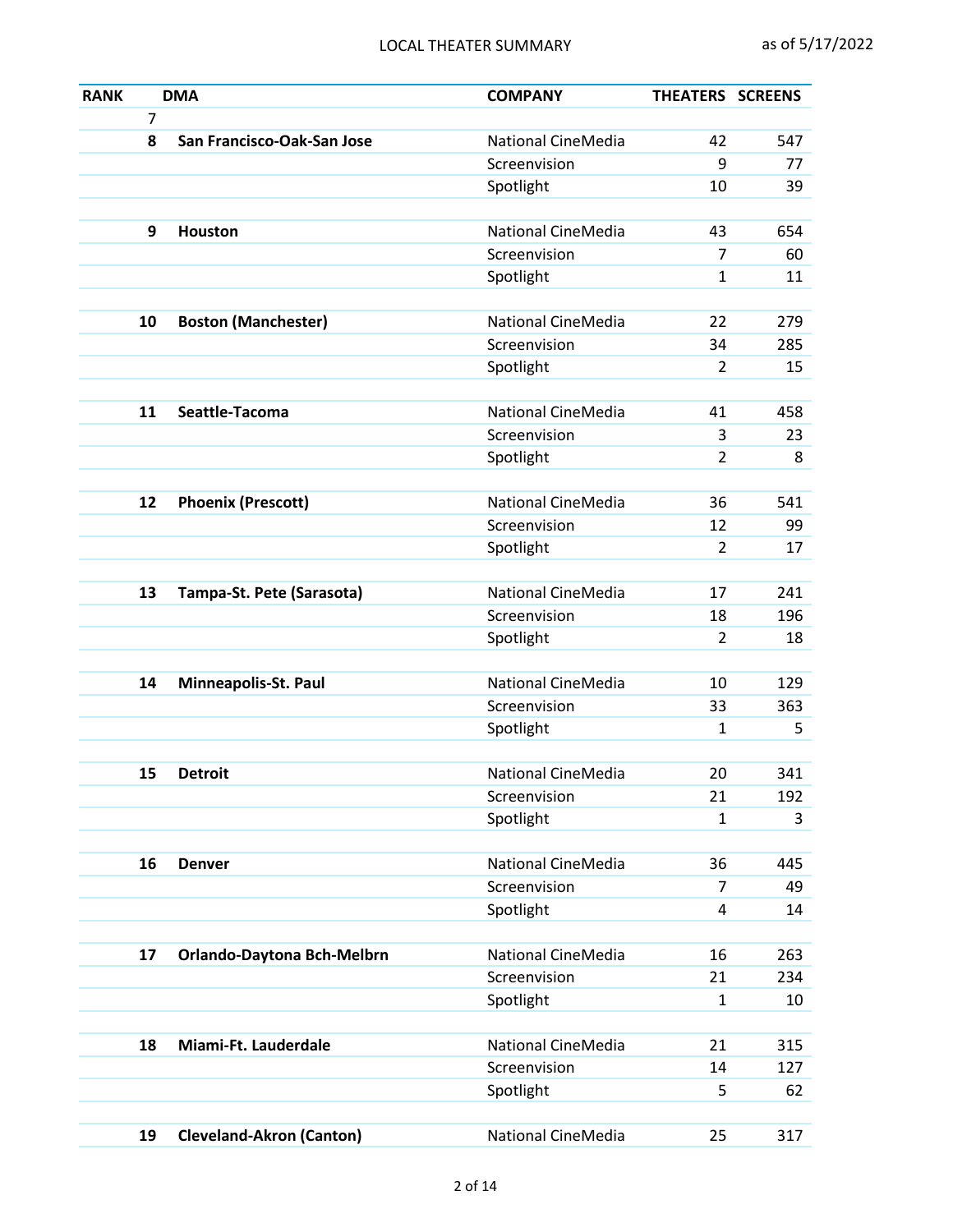| <b>RANK</b> |    | <b>DMA</b>                        | <b>COMPANY</b>            | THEATERS SCREENS |     |
|-------------|----|-----------------------------------|---------------------------|------------------|-----|
|             | 19 | <b>Cleveland-Akron (Canton)</b>   | Screenvision              | 15               | 111 |
|             |    |                                   | Spotlight                 | $\mathbf{1}$     | 10  |
|             |    |                                   |                           |                  |     |
|             | 20 | Sacramnto-Stkton-Modesto          | <b>National CineMedia</b> | 24               | 304 |
|             |    |                                   | Screenvision              | 4                | 14  |
|             |    |                                   |                           |                  |     |
|             | 21 | Portland, OR                      | <b>National CineMedia</b> | 32               | 357 |
|             |    |                                   | Screenvision              | 3                | 12  |
|             |    |                                   |                           |                  |     |
|             | 22 | <b>Charlotte</b>                  | National CineMedia        | 21               | 260 |
|             |    |                                   | Screenvision              | $\overline{7}$   | 65  |
|             |    |                                   |                           |                  |     |
|             | 23 | <b>St. Louis</b>                  | <b>National CineMedia</b> | 9                | 89  |
|             |    |                                   | Screenvision              | 14               | 167 |
|             |    |                                   | Spotlight                 | 3                | 15  |
|             |    |                                   |                           |                  |     |
|             | 24 | <b>Raleigh-Durham (Fayetvlle)</b> | <b>National CineMedia</b> | 9                | 128 |
|             |    |                                   | Screenvision              | 15               | 174 |
|             |    |                                   | Spotlight                 | 1                | 13  |
|             | 25 | Indianapolis                      | <b>National CineMedia</b> | 22               | 256 |
|             |    |                                   | Screenvision              | 5                | 65  |
|             |    |                                   | Spotlight                 | 3                | 27  |
|             |    |                                   |                           |                  |     |
|             | 26 | Pittsburgh                        | <b>National CineMedia</b> | 12               | 135 |
|             |    |                                   | Screenvision              | 11               | 121 |
|             |    |                                   |                           |                  |     |
|             | 27 | <b>Baltimore</b>                  | <b>National CineMedia</b> | 13               | 170 |
|             |    |                                   | Screenvision              | 11               | 81  |
|             |    |                                   | Spotlight                 | 1                | 9   |
|             |    |                                   |                           |                  |     |
|             | 28 | <b>San Diego</b>                  | <b>National CineMedia</b> | 17               | 254 |
|             |    |                                   | Screenvision              | 6                | 55  |
|             |    |                                   | Spotlight                 | 6                | 57  |
|             |    |                                   |                           |                  |     |
|             | 29 | <b>Salt Lake City</b>             | <b>National CineMedia</b> | 25               | 277 |
|             |    |                                   | Screenvision              | 7                | 30  |
|             |    |                                   |                           |                  |     |
|             | 30 | <b>Nashville</b>                  | <b>National CineMedia</b> | 8                | 128 |
|             |    |                                   | Screenvision              | 14               | 133 |
|             |    |                                   |                           |                  |     |
|             | 31 | <b>San Antonio</b>                | <b>National CineMedia</b> | 23               | 296 |
|             |    |                                   | Screenvision              | 4                | 15  |
|             |    |                                   | Spotlight                 | 1                | 9   |
|             |    |                                   |                           |                  |     |
|             | 32 | <b>Kansas City</b>                | National CineMedia        | 11               | 197 |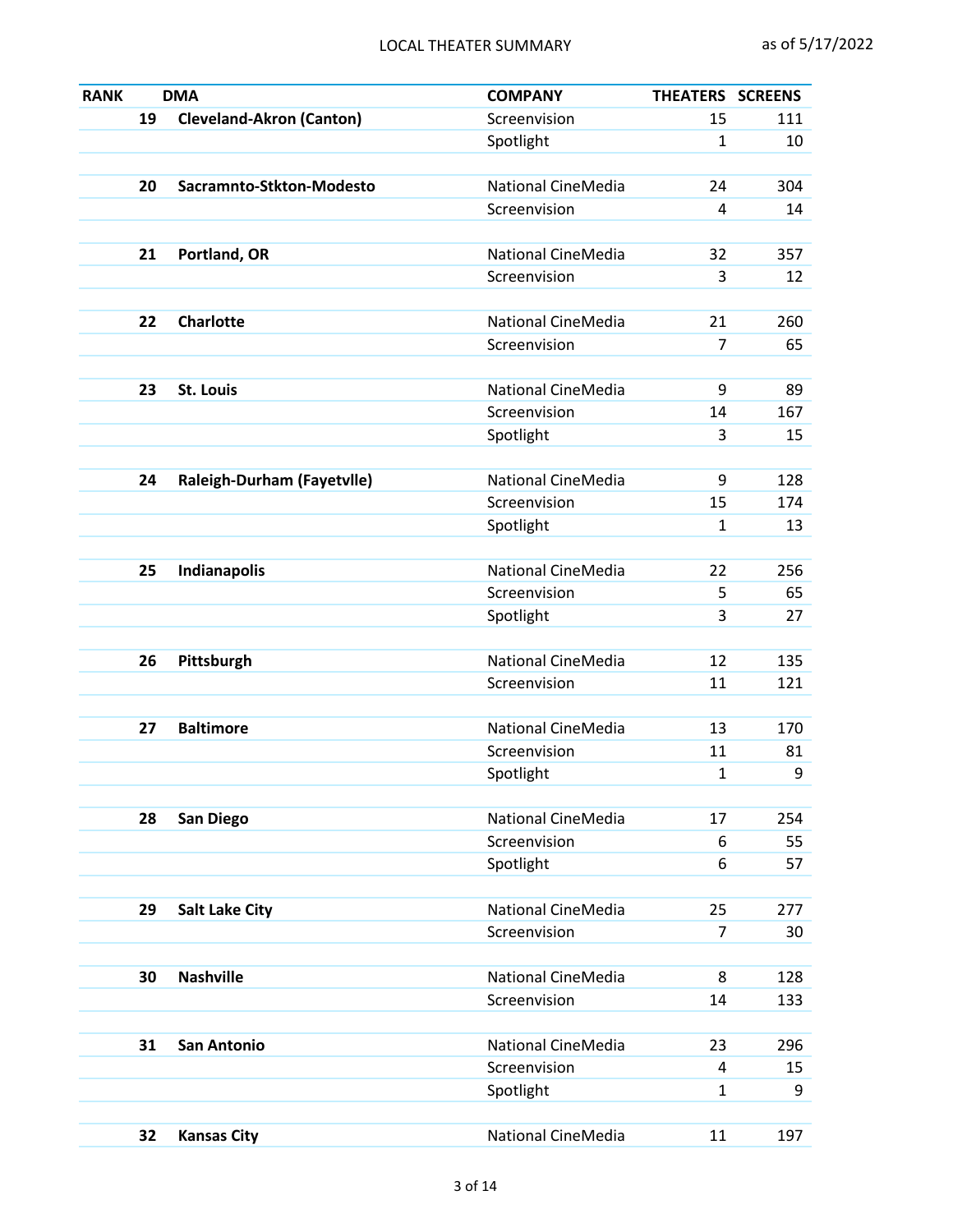| <b>RANK</b> |    | <b>DMA</b>                        | <b>COMPANY</b>            | THEATERS SCREENS |     |
|-------------|----|-----------------------------------|---------------------------|------------------|-----|
|             | 32 | <b>Kansas City</b>                | Screenvision              | 18               | 143 |
|             |    |                                   |                           |                  |     |
|             | 33 | Columbus, OH                      | National CineMedia        | 9                | 103 |
|             |    |                                   | Screenvision              | 10               | 131 |
|             |    |                                   |                           |                  |     |
|             | 34 | <b>Hartford &amp; New Haven</b>   | <b>National CineMedia</b> | 12               | 152 |
|             |    |                                   | Screenvision              | 14               | 110 |
|             |    |                                   | Spotlight                 | $\overline{2}$   | 10  |
|             |    |                                   |                           |                  |     |
|             | 35 | Cincinnati                        | <b>National CineMedia</b> | 9                | 128 |
|             |    |                                   | Screenvision              | 9                | 83  |
|             |    |                                   |                           |                  |     |
|             | 36 | <b>Milwaukee</b>                  | <b>National CineMedia</b> | 3                | 44  |
|             |    |                                   | Screenvision              | 15               | 181 |
|             |    |                                   | Spotlight                 | 2                | 11  |
|             |    |                                   |                           |                  |     |
|             | 37 | <b>Austin</b>                     | <b>National CineMedia</b> | 21               | 239 |
|             |    |                                   | Screenvision              | $\overline{2}$   | 13  |
|             |    |                                   | Spotlight                 | 1                | 9   |
|             |    |                                   |                           |                  |     |
|             | 38 | Greenvll-Spart-Ashevll-And        | <b>National CineMedia</b> | 8                | 123 |
|             |    |                                   | Screenvision              | 8                | 69  |
|             |    |                                   |                           |                  |     |
|             | 39 | <b>West Palm Beach-Ft. Pierce</b> | National CineMedia        | 6                | 114 |
|             |    |                                   | Screenvision              | 11               | 113 |
|             | 40 |                                   | <b>National CineMedia</b> | 17               | 236 |
|             |    | <b>Las Vegas</b>                  | Screenvision              | 3                | 27  |
|             |    |                                   |                           |                  |     |
|             | 41 | <b>Grand Rapids-Kalmzoo-B.Crk</b> | National CineMedia        | 15               | 168 |
|             |    |                                   | Screenvision              | $\overline{7}$   | 43  |
|             |    |                                   |                           |                  |     |
|             | 42 | Harrisburg-Lncstr-Leb-York        | National CineMedia        | 8                | 98  |
|             |    |                                   | Screenvision              | $\overline{7}$   | 53  |
|             |    |                                   |                           |                  |     |
|             | 43 | <b>Jacksonville</b>               | National CineMedia        | 13               | 183 |
|             |    |                                   | Screenvision              | 3                | 38  |
|             |    |                                   |                           |                  |     |
|             | 44 | <b>Oklahoma City</b>              | National CineMedia        | 9                | 121 |
|             |    |                                   | Screenvision              | 5                | 42  |
|             |    |                                   | Spotlight                 | 1                | 9   |
|             |    |                                   |                           |                  |     |
|             | 45 | <b>Birmingham (Ann and Tusc)</b>  | National CineMedia        | 3                | 42  |
|             |    |                                   | Screenvision              | 11               | 142 |
|             |    |                                   |                           |                  |     |
|             | 46 | <b>Norfolk-Portsmth-Newpt Nws</b> | National CineMedia        | 14               | 191 |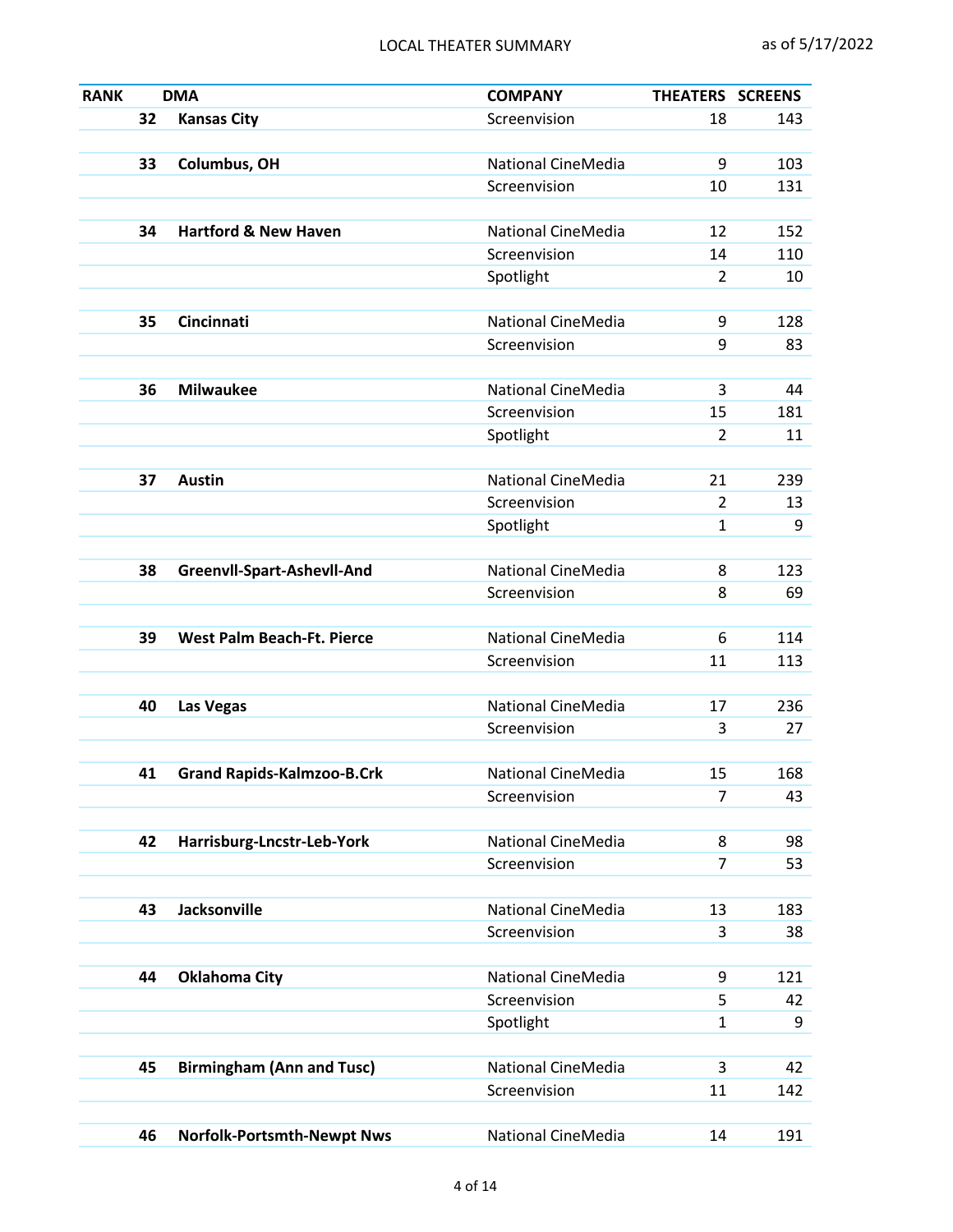| <b>RANK</b> |    | <b>DMA</b>                        | <b>COMPANY</b>            | THEATERS SCREENS    |          |
|-------------|----|-----------------------------------|---------------------------|---------------------|----------|
|             | 46 | <b>Norfolk-Portsmth-Newpt Nws</b> | Screenvision              | 10                  | 71       |
|             |    |                                   |                           |                     |          |
|             | 47 | Greensboro-H.Point-W.Salem        | <b>National CineMedia</b> | 6                   | 89       |
|             |    |                                   | Screenvision              | $\overline{7}$      | 60       |
|             |    |                                   |                           |                     |          |
|             | 48 | Louisville                        | National CineMedia        | 7                   | 97       |
|             |    |                                   | Screenvision              | 3                   | 36       |
|             |    |                                   |                           |                     |          |
|             | 49 | Albuquerque-Santa Fe              | <b>National CineMedia</b> | 6                   | 84       |
|             |    |                                   | Screenvision              | 15                  | 110      |
|             |    |                                   | Spotlight                 | 1                   | 8        |
|             |    |                                   |                           |                     |          |
|             | 50 | <b>New Orleans</b>                | <b>National CineMedia</b> | 8                   | 114      |
|             |    |                                   | Screenvision              | 3                   | 14       |
|             |    |                                   |                           |                     |          |
|             | 51 | <b>Providence-New Bedford</b>     | <b>National CineMedia</b> | $\overline{2}$      | 22       |
|             |    |                                   | Screenvision              | 6                   | 80       |
|             |    |                                   | <b>National CineMedia</b> |                     |          |
|             | 52 | <b>Buffalo</b>                    | Screenvision              | $\overline{7}$<br>9 | 97<br>51 |
|             |    |                                   |                           |                     |          |
|             | 53 | <b>Memphis</b>                    | Screenvision              | 17                  | 168      |
|             |    |                                   |                           |                     |          |
|             | 54 | <b>Ft. Myers-Naples</b>           | National CineMedia        | 7                   | 114      |
|             |    |                                   | Screenvision              | 5                   | 42       |
|             |    |                                   | Spotlight                 | $\mathbf{1}$        | 12       |
|             |    |                                   |                           |                     |          |
|             | 55 | Fresno-Visalia                    | <b>National CineMedia</b> | 9                   | 109      |
|             |    |                                   | Screenvision              | 3                   | 27       |
|             |    |                                   |                           |                     |          |
|             | 56 | <b>Richmond-Petersburg</b>        | National CineMedia        | $\overline{7}$      | 117      |
|             |    |                                   | Screenvision              | 3                   | 23       |
|             |    |                                   |                           |                     |          |
|             | 57 | <b>Mobile-Pensacola (Ft Walt)</b> | National CineMedia        | $\overline{2}$      | 24       |
|             |    |                                   | Screenvision              | 12                  | 141      |
|             |    |                                   |                           |                     |          |
|             | 58 | <b>Wilkes Barre-Scranton-Hztn</b> | National CineMedia        | 6                   | 82       |
|             |    |                                   | Screenvision              | 6                   | 46       |
|             |    |                                   |                           |                     |          |
|             | 59 | Albany-Schenectady-Troy           | National CineMedia        | 7                   | 75       |
|             |    |                                   | Screenvision              | 5                   | 33       |
|             |    |                                   |                           |                     |          |
|             | 60 | <b>Little Rock-Pine Bluff</b>     | National CineMedia        | 8                   | 99       |
|             |    |                                   | Screenvision              | 5                   | 20       |
|             |    |                                   |                           |                     |          |
|             | 61 | <b>Tulsa</b>                      | National CineMedia        | $\overline{7}$      | 95       |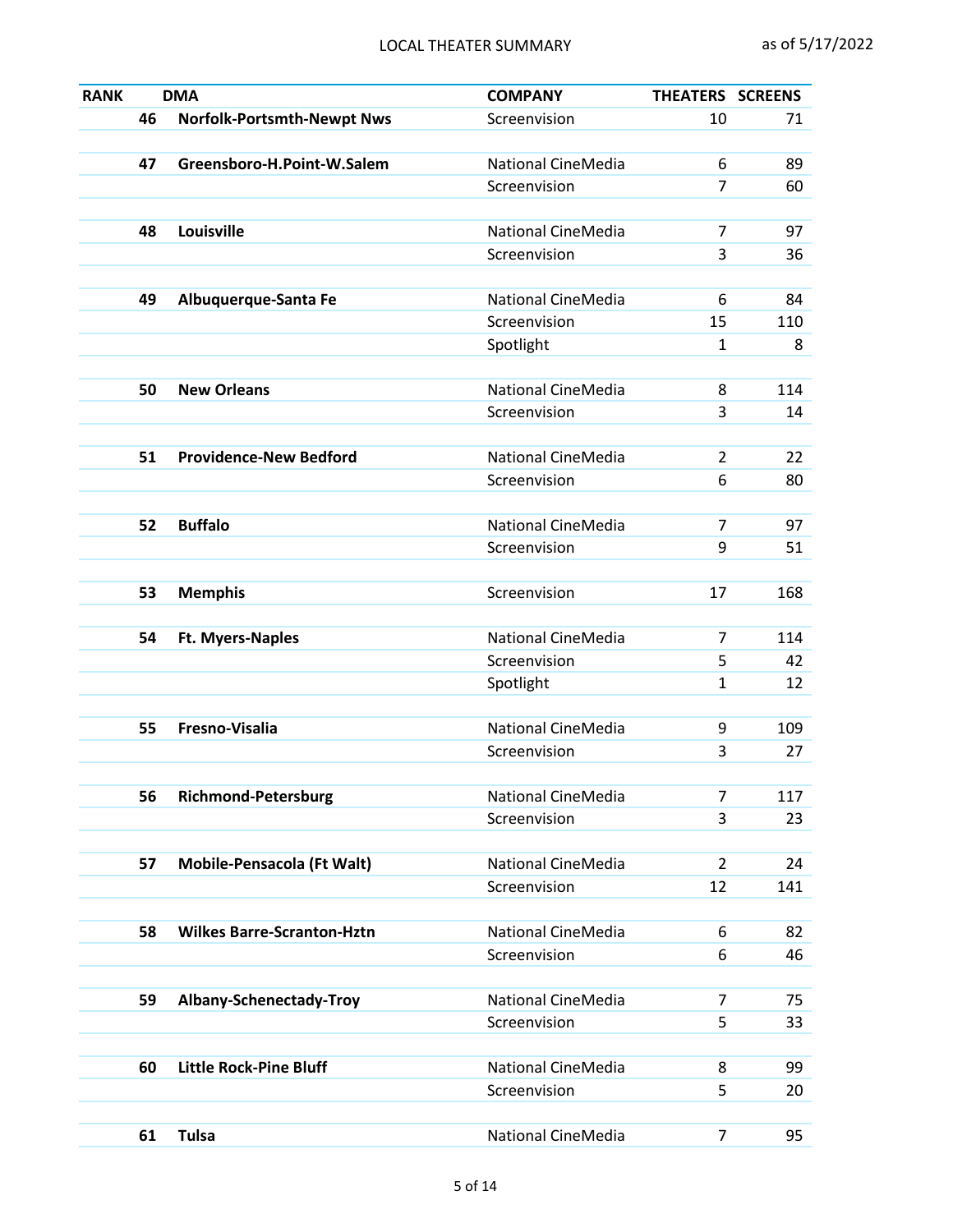| <b>RANK</b> |    | <b>DMA</b>                     | <b>COMPANY</b>                            | THEATERS SCREENS               |          |
|-------------|----|--------------------------------|-------------------------------------------|--------------------------------|----------|
|             | 61 | <b>Tulsa</b>                   | Screenvision                              | 6                              | 52       |
|             |    |                                |                                           |                                |          |
|             | 62 | <b>Knoxville</b>               | <b>National CineMedia</b>                 | $\overline{7}$                 | 75       |
|             |    |                                | Screenvision                              | 10                             | 75       |
|             |    |                                |                                           |                                |          |
|             | 63 | Lexington                      | <b>National CineMedia</b>                 | 4                              | 57       |
|             |    |                                | Screenvision                              | 3                              | 25       |
|             |    |                                |                                           |                                |          |
|             | 64 | <b>Dayton</b>                  | National CineMedia                        | 7                              | 89       |
|             |    |                                | Screenvision                              | $\overline{2}$<br>$\mathbf{1}$ | 9        |
|             |    |                                | Spotlight                                 |                                | 12       |
|             | 65 | Honolulu                       | <b>National CineMedia</b>                 | 8                              | 90       |
|             |    |                                | Screenvision                              | 11                             | 105      |
|             |    |                                |                                           |                                |          |
|             | 66 | Spokane                        | National CineMedia                        | 6                              | 69       |
|             |    |                                | Screenvision                              | $\overline{2}$                 | 10       |
|             |    |                                |                                           |                                |          |
|             | 67 | <b>Des Moines-Ames</b>         | National CineMedia                        | 3                              | 44       |
|             |    |                                | Screenvision                              | 18                             | 114      |
|             |    |                                | Spotlight                                 | 1                              | 8        |
|             |    |                                |                                           |                                |          |
|             | 68 | <b>Green Bay-Appleton</b>      | National CineMedia                        | 1                              | 8        |
|             |    |                                | Screenvision                              | 9                              | 91       |
|             |    |                                |                                           |                                |          |
|             | 69 | <b>Tucson (Sierra Vista)</b>   | <b>National CineMedia</b>                 | 9                              | 127      |
|             |    |                                | Screenvision                              | 1                              | 3        |
|             |    |                                |                                           |                                |          |
|             | 70 | <b>Wichita-Hutchinson Plus</b> | National CineMedia                        | 6                              | 77       |
|             |    |                                | Screenvision                              | 6                              | 25       |
|             |    |                                |                                           |                                |          |
|             | 71 | Roanoke-Lynchburg              | <b>National CineMedia</b><br>Screenvision | 9<br>5                         | 81<br>33 |
|             |    |                                |                                           |                                |          |
|             | 72 | Omaha                          | National CineMedia                        | 8                              | 82       |
|             |    |                                | Screenvision                              | 4                              | 54       |
|             |    |                                |                                           |                                |          |
|             | 73 | <b>Flint-Saginaw-Bay City</b>  | National CineMedia                        | $\overline{2}$                 | 25       |
|             |    |                                | Screenvision                              | $\overline{7}$                 | 62       |
|             |    |                                |                                           |                                |          |
|             | 74 | Springfield, MO                | National CineMedia                        | 3                              | 33       |
|             |    |                                | Screenvision                              | 7                              | 51       |
|             |    |                                |                                           |                                |          |
|             | 75 | Rochester, NY                  | National CineMedia                        | 5                              | 72       |
|             |    |                                | Screenvision                              | 5                              | 43       |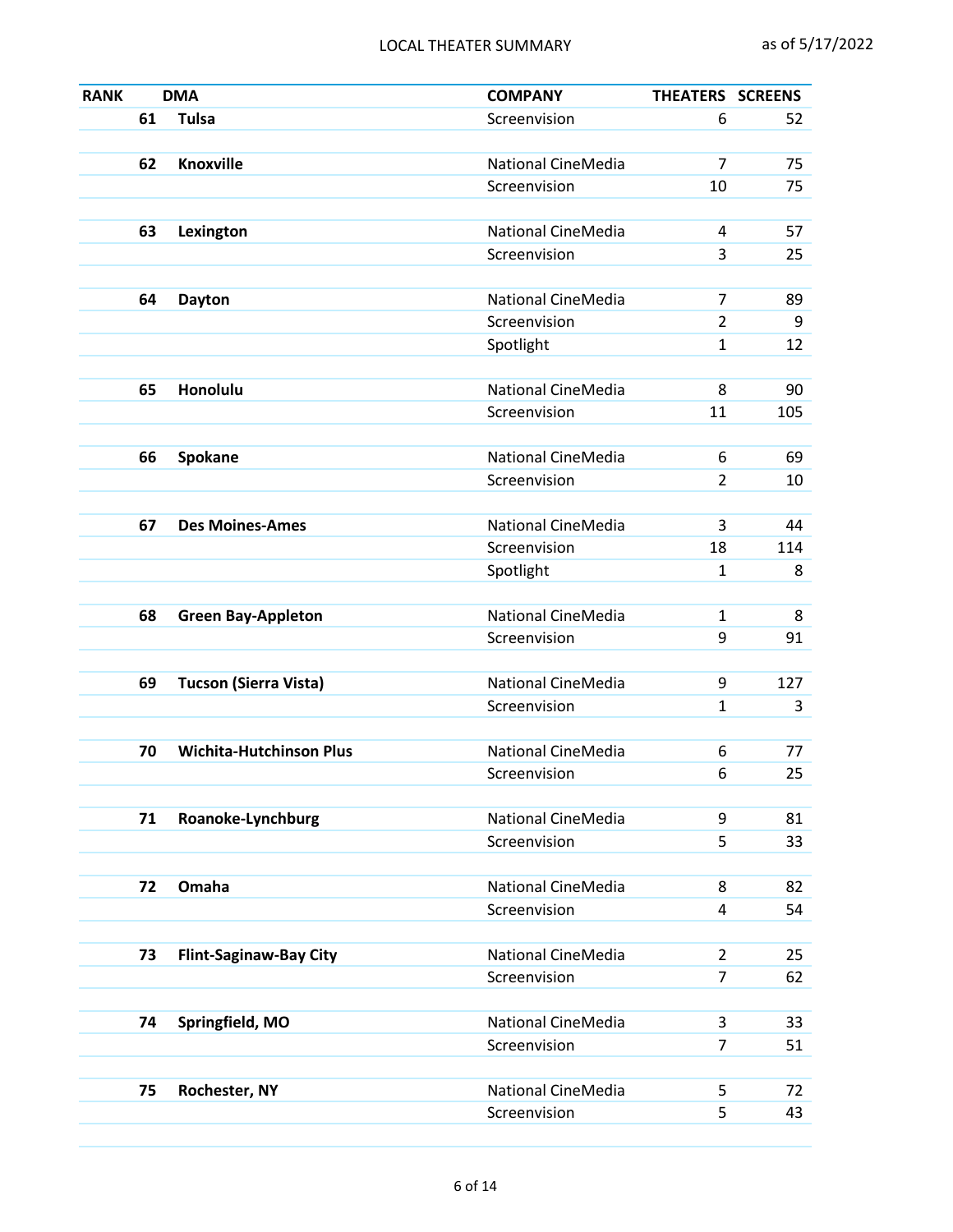| <b>RANK</b> |    | <b>DMA</b>                        | <b>COMPANY</b>            | THEATERS SCREENS |     |
|-------------|----|-----------------------------------|---------------------------|------------------|-----|
|             | 76 | <b>Huntsville-Decatur (Flor)</b>  | National CineMedia        | 1                | 18  |
|             |    |                                   | Screenvision              | 4                | 54  |
|             |    |                                   |                           |                  |     |
|             | 77 | <b>Charleston-Huntington</b>      | National CineMedia        | 6                | 66  |
|             |    |                                   | Screenvision              | $\overline{7}$   | 49  |
|             |    |                                   |                           |                  |     |
|             | 78 | <b>Portland-Auburn</b>            | National CineMedia        | $\overline{2}$   | 20  |
|             |    |                                   | Screenvision              | 14               | 120 |
|             |    |                                   |                           |                  |     |
|             | 79 | Columbia, SC                      | <b>National CineMedia</b> | 4                | 50  |
|             |    |                                   | Screenvision              | 7                | 57  |
|             |    |                                   |                           |                  |     |
|             | 80 | <b>Madison</b>                    | National CineMedia        | $\overline{2}$   | 33  |
|             |    |                                   | Screenvision              | 6                | 65  |
|             |    |                                   | Spotlight                 | 1                | 9   |
|             |    |                                   |                           |                  |     |
|             | 81 | <b>Toledo</b>                     | <b>National CineMedia</b> | 6                | 69  |
|             |    |                                   | Screenvision              | $\mathbf{1}$     | 12  |
|             |    |                                   |                           |                  |     |
|             | 82 | Waco-Temple-Bryan                 | <b>National CineMedia</b> | 9                | 123 |
|             |    |                                   | Screenvision              | 2                | 30  |
|             |    |                                   |                           |                  |     |
|             | 83 | <b>Syracuse</b>                   | <b>National CineMedia</b> | 3                | 44  |
|             |    |                                   | Screenvision              | 7                | 45  |
|             |    |                                   |                           |                  |     |
|             | 84 | <b>Colorado Springs-Pueblo</b>    | <b>National CineMedia</b> | 5                | 73  |
|             |    |                                   | Screenvision              | $\overline{2}$   | 16  |
|             |    |                                   | Spotlight                 | 1                | 4   |
|             |    |                                   |                           |                  |     |
|             | 85 | Chattanooga                       | National CineMedia        | $\overline{2}$   | 22  |
|             |    |                                   | Screenvision              | 8                | 81  |
|             | 86 |                                   | National CineMedia        | 3                |     |
|             |    | Shreveport                        |                           |                  | 45  |
|             |    |                                   | Screenvision              | $\mathbf{1}$     | 10  |
|             | 87 | <b>Paducah-Cape Girard-Harsbg</b> | National CineMedia        | 5                | 44  |
|             |    |                                   | Screenvision              | 4                | 38  |
|             |    |                                   |                           |                  |     |
|             | 88 | Champaign&Sprngfld-Decatur        | National CineMedia        | 4                | 36  |
|             |    |                                   | Screenvision              | 5                | 49  |
|             |    |                                   |                           |                  |     |
|             | 89 | Harlingen-Wslco-Brnsvl-McA        | National CineMedia        | 9                | 114 |
|             |    |                                   | Screenvision              | $\overline{2}$   | 28  |
|             |    |                                   |                           |                  |     |
|             | 90 | Savannah                          | National CineMedia        | 4                | 45  |
|             |    |                                   | Screenvision              | 5                | 55  |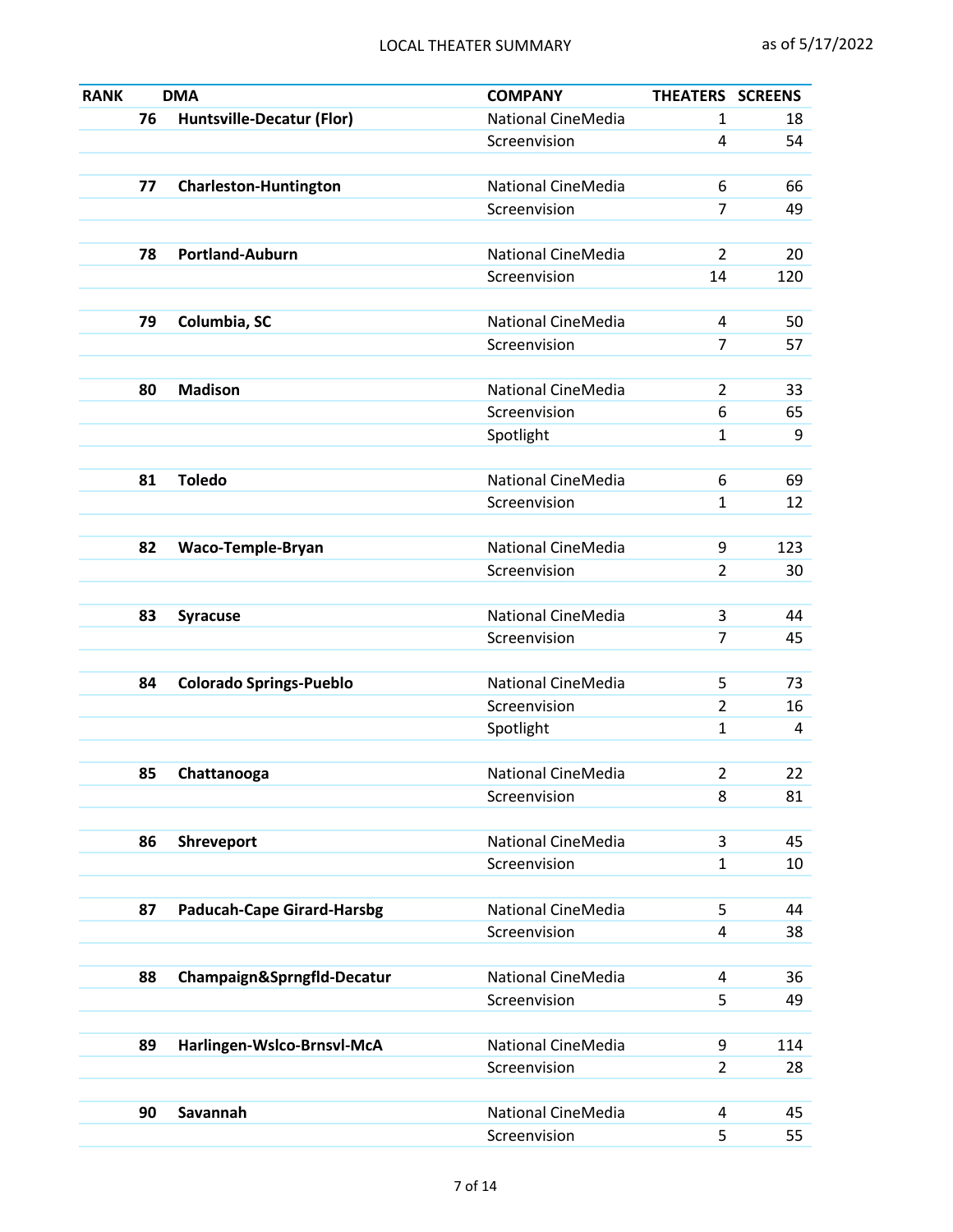| <b>RANK</b> |     | <b>DMA</b>                         | <b>COMPANY</b>            | THEATERS SCREENS |                |
|-------------|-----|------------------------------------|---------------------------|------------------|----------------|
|             | 90  |                                    |                           |                  |                |
|             | 91  | <b>Charleston, SC</b>              | <b>National CineMedia</b> | 5                | 69             |
|             |     |                                    |                           |                  |                |
|             | 92  | Cedar Rapids-Wtrlo-IWC&Dub         | National CineMedia        | $\mathbf{1}$     | 14             |
|             |     |                                    | Screenvision              | 10               | 83             |
|             |     |                                    |                           |                  |                |
|             | 93  | <b>El Paso (Las Cruces)</b>        | National CineMedia        | 6                | 84             |
|             |     |                                    | Screenvision              | 4                | 55             |
|             |     |                                    | Spotlight                 | 1                | 9              |
|             |     |                                    |                           |                  |                |
|             | 94  | <b>Baton Rouge</b>                 | National CineMedia        | 5                | 68             |
|             |     |                                    | Screenvision              | $\overline{2}$   | 15             |
|             |     |                                    |                           |                  |                |
|             | 95  | <b>Burlington-Plattsburgh</b>      | <b>National CineMedia</b> | 1                | 8              |
|             |     |                                    | Screenvision              | 7                | 30             |
|             |     |                                    |                           |                  |                |
|             | 96  | Ft. Smith-Fay-Sprngdl-Rgrs         | <b>National CineMedia</b> | $\mathbf{1}$     | 12             |
|             |     |                                    | Screenvision              | 8                | 87             |
|             |     |                                    | National CineMedia        |                  |                |
|             | 97  | Jackson, MS                        | Screenvision              | 1<br>5           | 17             |
|             |     |                                    |                           |                  | 42             |
|             | 98  | <b>Boise</b>                       | <b>National CineMedia</b> | 4                | 66             |
|             |     |                                    |                           |                  |                |
|             | 99  | <b>South Bend-Elkhart</b>          | National CineMedia        | 4                | 58             |
|             |     |                                    | Screenvision              | 2                | 15             |
|             |     |                                    |                           |                  |                |
|             | 100 | <b>Tri-Cities, TN-VA</b>           | <b>National CineMedia</b> | 2                | 26             |
|             |     |                                    | Screenvision              | 4                | 45             |
|             |     |                                    |                           |                  |                |
|             | 101 | <b>Myrtle Beach-Florence</b>       | National CineMedia        | $\overline{2}$   | 28             |
|             |     |                                    | Screenvision              | 3                | 38             |
|             |     |                                    |                           |                  |                |
|             | 102 | Greenville-N.Bern-Washngtn         | National CineMedia        | 3                | 28             |
|             |     |                                    | Screenvision              | 6                | 53             |
|             |     |                                    |                           |                  |                |
|             | 103 | Davenport-R.Island-Moline          | National CineMedia        | 3                | 40             |
|             |     |                                    | Screenvision              | 6                | 48             |
|             |     |                                    |                           |                  |                |
|             | 104 | <b>Lincoln &amp; Hastings-Krny</b> | National CineMedia        | 3                | 14             |
|             |     |                                    | Screenvision              | 9                | 47             |
|             |     |                                    |                           |                  |                |
|             | 105 | Reno                               | National CineMedia        | 3                | 44             |
|             |     |                                    | Screenvision              | 1                | $\overline{2}$ |
|             |     |                                    |                           |                  |                |
|             | 106 | <b>Evansville</b>                  | National CineMedia        | $\overline{2}$   | 24             |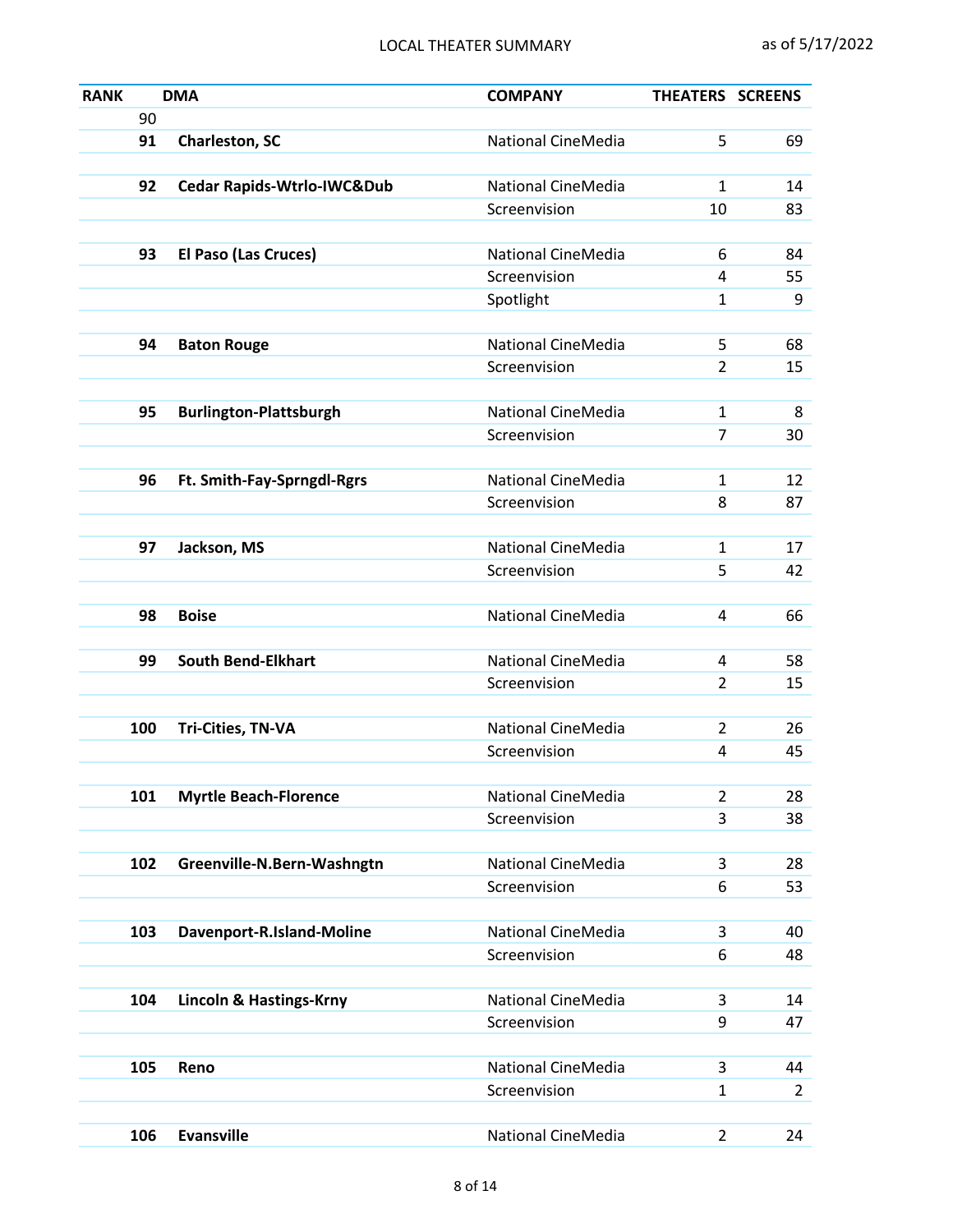| <b>RANK</b> |     | <b>DMA</b>                     | <b>COMPANY</b>                     | THEATERS SCREENS |          |
|-------------|-----|--------------------------------|------------------------------------|------------------|----------|
|             | 106 | <b>Evansville</b>              | Screenvision                       | 8                | 78       |
|             |     |                                |                                    |                  |          |
|             | 107 | <b>Tallahassee-Thomasville</b> | <b>National CineMedia</b>          | 4                | 54       |
|             |     |                                | Screenvision                       | 1                | 14       |
|             |     |                                |                                    |                  |          |
|             | 108 | Johnstown-Altoona-St Colge     | <b>National CineMedia</b>          | 3                | 26       |
|             |     |                                | Screenvision                       | 3                | 16       |
|             |     |                                |                                    |                  |          |
|             | 109 | Ft. Wayne                      | <b>National CineMedia</b>          | $\overline{2}$   | 21       |
|             |     |                                | Screenvision                       | 4                | 50       |
|             |     |                                |                                    |                  |          |
|             | 110 | Tyler-Longview(Lfkn&Ncgd)      | <b>National CineMedia</b>          | 3                | 40       |
|             |     |                                | Screenvision                       | 5                | 45       |
|             | 111 | <b>Sioux Falls(Mitchell)</b>   | <b>National CineMedia</b>          | 5                | 50       |
|             |     |                                | Screenvision                       | 3                | 6        |
|             |     |                                |                                    |                  |          |
|             | 112 | Augusta-Aiken                  | <b>National CineMedia</b>          | 4                | 54       |
|             |     |                                |                                    |                  |          |
|             | 113 | <b>Fargo-Valley City</b>       | <b>National CineMedia</b>          | 1                | 7        |
|             |     |                                | Screenvision                       | 3                | 34       |
|             |     |                                |                                    |                  |          |
|             | 114 | Lansing                        | <b>National CineMedia</b>          | 5                | 55       |
|             |     |                                | Screenvision                       | 1                | 19       |
|             |     |                                |                                    |                  |          |
|             | 115 | Springfield-Holyoke            | <b>National CineMedia</b>          | 3                | 37       |
|             |     |                                | Screenvision                       | $\overline{2}$   | 9        |
|             |     |                                |                                    |                  |          |
|             | 116 | <b>Eugene</b>                  | National CineMedia                 | 3                | 43       |
|             |     |                                | Screenvision                       | 2                | 23       |
|             |     |                                |                                    |                  |          |
|             | 117 | Yakima-Pasco-RchInd-Knnwck     | <b>National CineMedia</b>          | 4                | 46       |
|             |     |                                | Screenvision                       | 1                | 12       |
|             |     |                                |                                    |                  |          |
|             | 118 | <b>Traverse City-Cadillac</b>  | National CineMedia                 | $\mathbf{1}$     | 4        |
|             |     |                                | Screenvision                       | $\overline{2}$   | 22       |
|             |     |                                |                                    |                  |          |
|             | 119 | Youngstown                     | National CineMedia                 | 5                | 53       |
|             |     |                                | Screenvision                       | 3                | 16       |
|             |     |                                |                                    |                  |          |
|             | 120 | <b>Macon</b>                   | National CineMedia                 | 6                | 66       |
|             |     |                                |                                    |                  |          |
|             | 121 | Peoria-Bloomington             | National CineMedia<br>Screenvision | 3<br>5           | 42<br>49 |
|             |     |                                |                                    |                  |          |
|             | 122 | SantaBarbra-SanMar-SanLuOb     | National CineMedia                 | 11               | 71       |
|             |     |                                |                                    |                  |          |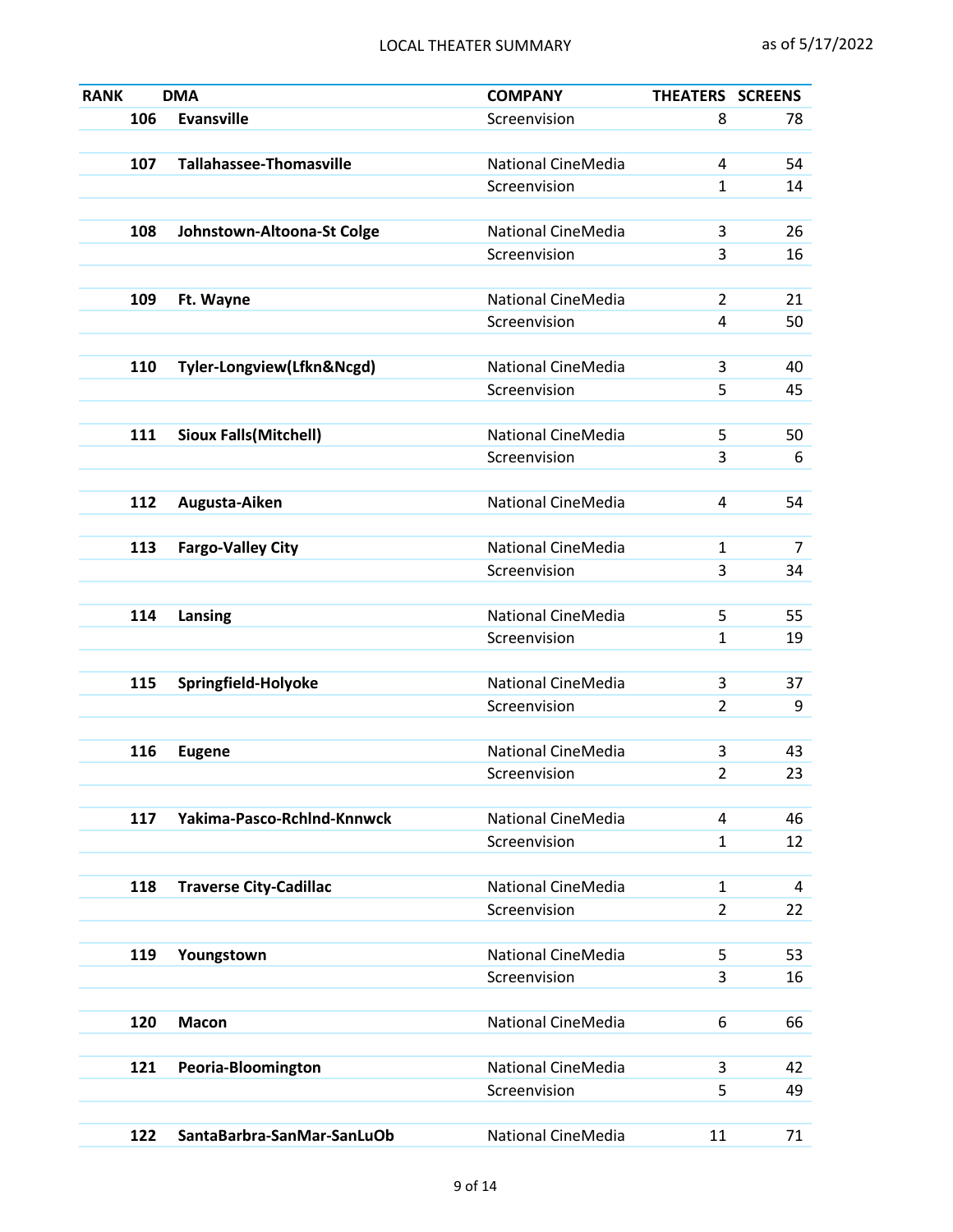| <b>RANK</b> |     | <b>DMA</b>                        | <b>COMPANY</b>            | THEATERS SCREENS |                      |
|-------------|-----|-----------------------------------|---------------------------|------------------|----------------------|
|             | 122 | SantaBarbra-SanMar-SanLuOb        | Spotlight                 | 1                | 7                    |
|             |     |                                   |                           |                  |                      |
|             | 123 | Montgomery-Selma                  | <b>National CineMedia</b> | 4                | 49                   |
|             |     |                                   | Screenvision              | $\mathbf{1}$     | 8                    |
|             |     |                                   |                           |                  |                      |
|             | 124 | Lafayette, LA                     | <b>National CineMedia</b> | 3                | 40                   |
|             |     |                                   | Screenvision              | 3                | 11                   |
|             |     |                                   |                           |                  |                      |
|             | 125 | <b>Bakersfield</b>                | National CineMedia        | $\overline{2}$   | 20                   |
|             |     |                                   | Screenvision              | 4                | 54                   |
|             | 126 |                                   | <b>National CineMedia</b> |                  |                      |
|             |     | <b>Monterey-Salinas</b>           | Screenvision              | 3<br>6           | 32                   |
|             |     |                                   |                           |                  | 53                   |
|             | 127 | Columbus, Ga (Opelika, Al)        | Screenvision              | 5                | 63                   |
|             |     |                                   |                           |                  |                      |
|             | 128 | Wilmington                        | <b>National CineMedia</b> | $\overline{2}$   | 20                   |
|             |     |                                   | Screenvision              | 3                | 31                   |
|             |     |                                   |                           |                  |                      |
|             | 129 | La Crosse-Eau Claire              | Screenvision              | 5                | 43                   |
|             |     |                                   |                           |                  |                      |
|             | 130 | <b>Corpus Christi</b>             | National CineMedia        | $\overline{2}$   | 32                   |
|             |     |                                   |                           |                  |                      |
|             | 131 | <b>Columbus-Tupelo-West Point</b> | <b>National CineMedia</b> | $\overline{2}$   | 19                   |
|             |     |                                   | Screenvision              | 5                | 30                   |
|             |     |                                   |                           |                  |                      |
|             | 132 | <b>Amarillo</b>                   | <b>National CineMedia</b> | 3                | 40                   |
|             |     |                                   | Screenvision              | 5                | 20                   |
|             |     |                                   |                           |                  |                      |
|             | 133 | <b>Chico-Redding</b>              | National CineMedia        | $\overline{2}$   | 28                   |
|             |     |                                   |                           |                  |                      |
|             | 134 | Wausau-Rhinelander                | Screenvision              | 6                | 39                   |
|             | 135 | <b>Medford-Klamath Falls</b>      | <b>National CineMedia</b> | 6                |                      |
|             |     |                                   | Screenvision              | $\mathbf{1}$     | 54<br>$\overline{2}$ |
|             |     |                                   |                           |                  |                      |
|             | 136 | <b>Columbia-Jefferson City</b>    | National CineMedia        | 4                | 35                   |
|             |     |                                   | Screenvision              | 5                | 36                   |
|             |     |                                   |                           |                  |                      |
|             | 137 | Salisbury                         | National CineMedia        | 3                | 28                   |
|             |     |                                   | Screenvision              | $\overline{2}$   | 11                   |
|             |     |                                   |                           |                  |                      |
|             | 138 | <b>Odessa-Midland</b>             | National CineMedia        | 6                | 66                   |
|             |     |                                   | Screenvision              | $\mathbf{1}$     | $\overline{2}$       |
|             |     |                                   |                           |                  |                      |
|             | 139 | Rockford                          | National CineMedia        | $\overline{a}$   | 30                   |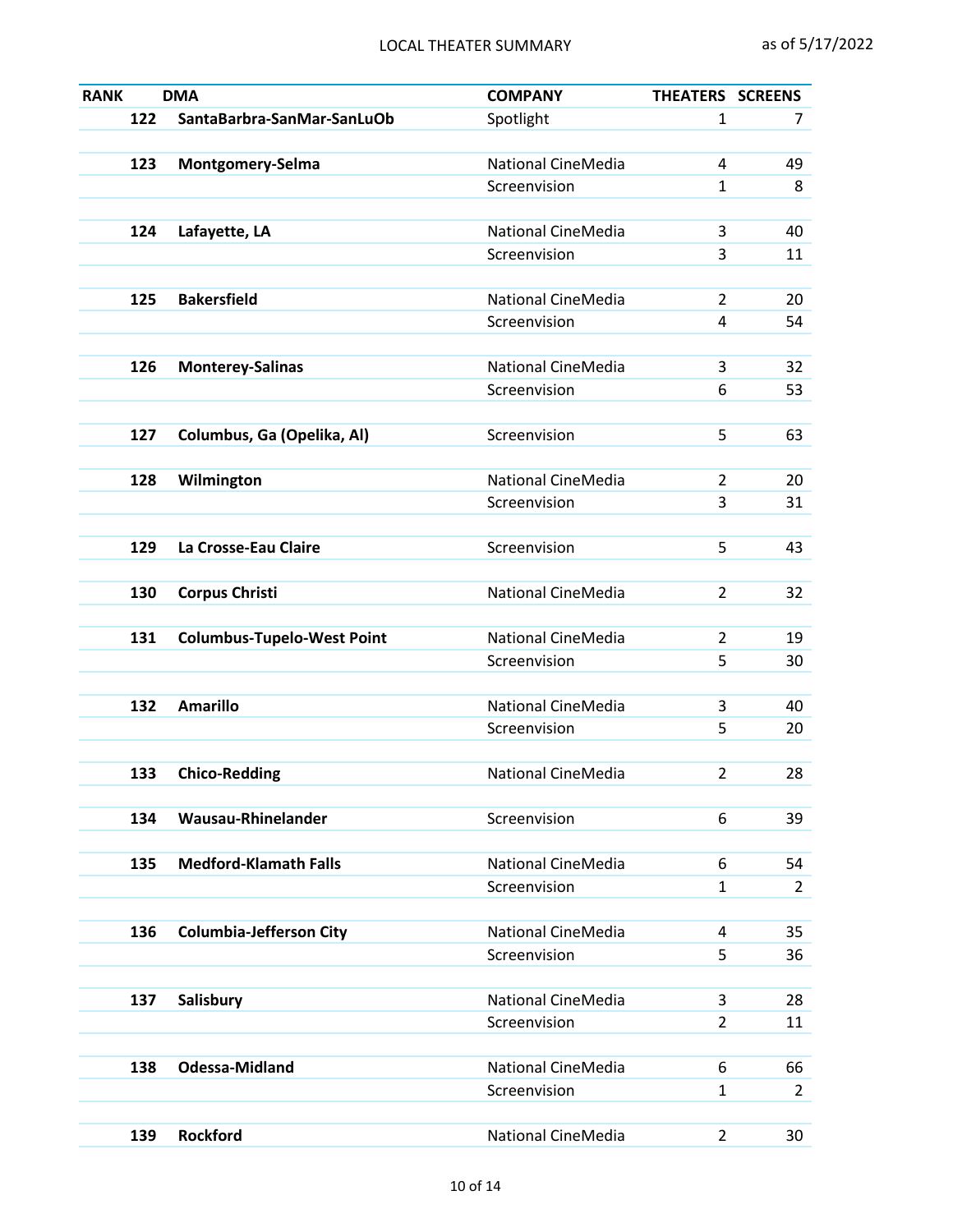| <b>RANK</b> |     | <b>DMA</b>                        | <b>COMPANY</b>            | THEATERS SCREENS |    |
|-------------|-----|-----------------------------------|---------------------------|------------------|----|
|             | 139 | <b>Rockford</b>                   | Screenvision              | $\mathbf{1}$     | 9  |
|             |     |                                   |                           |                  |    |
|             | 140 | Minot-Bsmrck-Dcknsn(Wlstn)        | Screenvision              | $\overline{2}$   | 10 |
|             |     |                                   |                           |                  |    |
|             | 141 | <b>Duluth-Superior</b>            | Screenvision              | 6                | 44 |
|             |     |                                   |                           |                  |    |
|             | 142 | <b>Topeka</b>                     | <b>National CineMedia</b> | $\overline{2}$   | 22 |
|             |     |                                   | Screenvision              | 6                | 40 |
|             |     |                                   |                           |                  |    |
|             | 143 | <b>Palm Springs</b>               | <b>National CineMedia</b> | 4                | 52 |
|             |     |                                   | Screenvision              | 3                | 34 |
|             | 144 | <b>Monroe-El Dorado</b>           | <b>National CineMedia</b> | $\overline{2}$   | 27 |
|             |     |                                   | Screenvision              | 1                | 6  |
|             |     |                                   |                           |                  |    |
|             | 145 | <b>Beaumont-Port Arthur</b>       | <b>National CineMedia</b> | $\overline{2}$   | 27 |
|             |     |                                   | Screenvision              | 1                | 10 |
|             |     |                                   |                           |                  |    |
|             | 146 | <b>Lubbock</b>                    | <b>National CineMedia</b> | 3                | 39 |
|             |     |                                   | Screenvision              | $\overline{2}$   | 18 |
|             |     |                                   |                           |                  |    |
|             | 147 | Anchorage                         | National CineMedia        | 5                | 60 |
|             |     |                                   |                           |                  |    |
|             | 148 | <b>Sioux City</b>                 | <b>National CineMedia</b> | 3                | 24 |
|             |     |                                   | Screenvision              | 6                | 37 |
|             |     |                                   |                           |                  |    |
|             | 149 | <b>Wichita Falls &amp; Lawton</b> | National CineMedia        | 1                | 14 |
|             |     |                                   | Screenvision              | 3                | 27 |
|             |     |                                   |                           |                  |    |
|             | 150 | <b>Erie</b>                       | National CineMedia        | 1                | 17 |
|             |     |                                   | Screenvision              | $\mathbf{1}$     | 3  |
|             |     |                                   |                           |                  |    |
|             | 151 | <b>Rochestr-Mason City-Austin</b> | National CineMedia        | $\mathbf{1}$     | 12 |
|             |     |                                   | Screenvision              | 3                | 35 |
|             | 152 | Joplin-Pittsburg                  | National CineMedia        | $\overline{2}$   | 22 |
|             |     |                                   | Screenvision              | 6                | 28 |
|             |     |                                   |                           |                  |    |
|             | 153 | <b>Panama City</b>                | National CineMedia        | 3                | 37 |
|             |     |                                   | Screenvision              | $\overline{2}$   | 8  |
|             |     |                                   |                           |                  |    |
|             | 154 | <b>Bangor</b>                     | Screenvision              | 6                | 33 |
|             |     |                                   |                           |                  |    |
|             | 155 | Idaho Fals-Pocatllo(Jcksn)        | National CineMedia        | $\overline{2}$   | 18 |
|             |     |                                   | Screenvision              | $\overline{2}$   | 17 |
|             |     |                                   |                           |                  |    |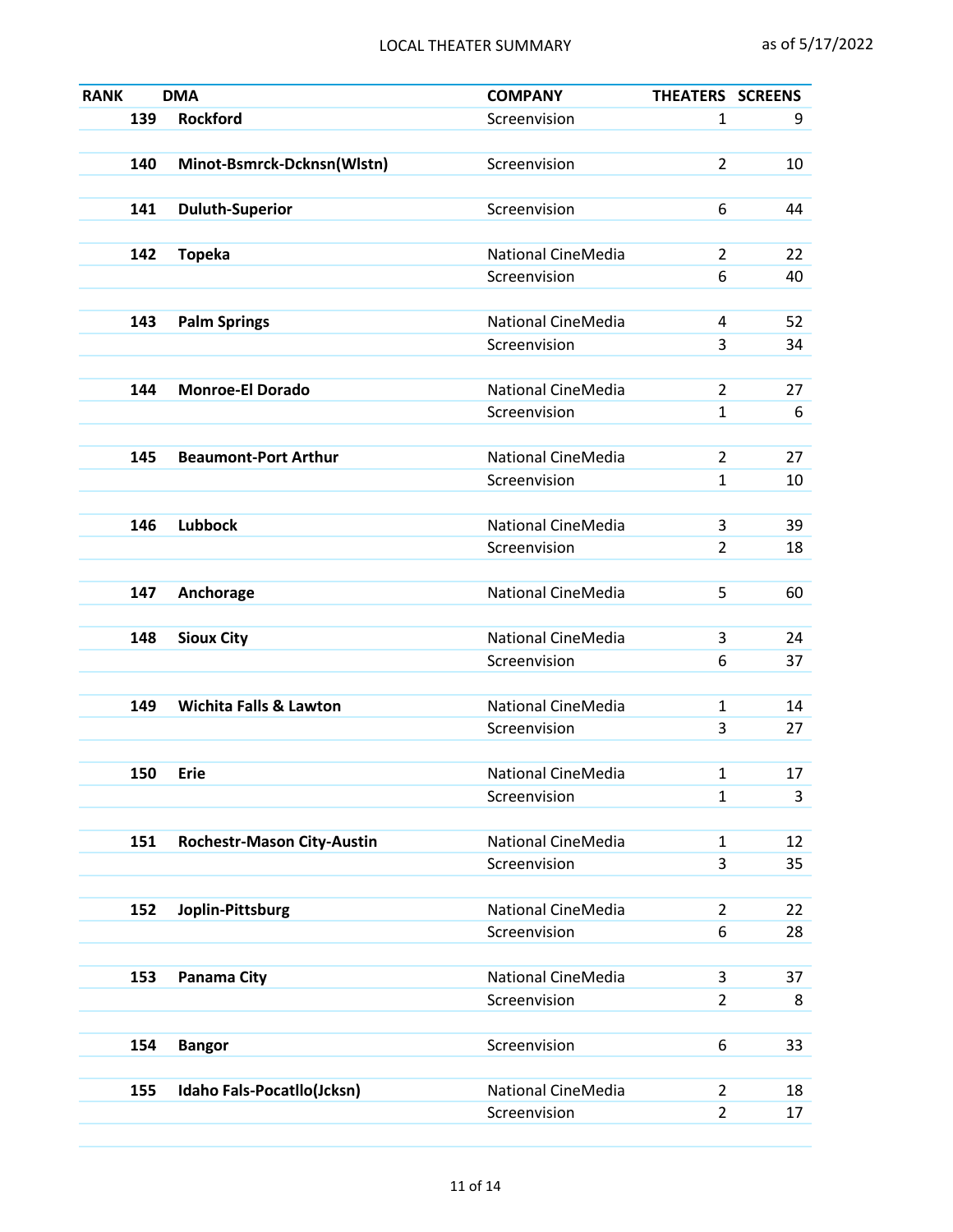| <b>RANK</b> |     | <b>DMA</b>                        | <b>COMPANY</b>                     | THEATERS SCREENS             |    |
|-------------|-----|-----------------------------------|------------------------------------|------------------------------|----|
|             | 156 | <b>Terre Haute</b>                | National CineMedia                 | $\overline{2}$               | 20 |
|             |     |                                   | Screenvision                       | $\overline{2}$               | 5  |
|             |     |                                   |                                    |                              |    |
|             | 157 | <b>Biloxi-Gulfport</b>            | <b>National CineMedia</b>          | $\overline{2}$               | 34 |
|             |     |                                   | Screenvision                       | $\mathbf{1}$                 | 8  |
|             |     |                                   |                                    |                              |    |
|             | 158 | Albany, GA                        | <b>National CineMedia</b>          | $\mathbf{1}$                 | 6  |
|             |     |                                   | Screenvision                       | 4                            | 35 |
|             |     |                                   |                                    |                              |    |
|             | 159 | Sherman-Ada                       | National CineMedia                 | $\overline{2}$               | 20 |
|             |     |                                   | Screenvision                       | $\overline{2}$               | 16 |
|             |     |                                   |                                    |                              |    |
|             | 160 | <b>Binghamton</b>                 | National CineMedia                 | $\overline{2}$               | 21 |
|             |     |                                   | Screenvision                       | $\overline{2}$               | 14 |
|             |     |                                   | National CineMedia                 |                              |    |
|             | 161 | Gainesville                       |                                    | 3                            | 40 |
|             | 162 | <b>Missoula</b>                   | National CineMedia                 | $\mathbf{1}$                 | 14 |
|             |     |                                   | Screenvision                       | 3                            | 22 |
|             |     |                                   |                                    |                              |    |
|             | 163 | <b>Wheeling-Steubenville</b>      | National CineMedia                 | 1                            | 14 |
|             |     |                                   | Screenvision                       | $\mathbf{1}$                 | 11 |
|             |     |                                   |                                    |                              |    |
|             | 164 | <b>Yuma-El Centro</b>             | <b>National CineMedia</b>          | 3                            | 38 |
|             |     |                                   | Screenvision                       | $\mathbf{1}$                 | 8  |
|             |     |                                   |                                    |                              |    |
|             | 165 | <b>Bluefield-Beckley-Oak Hill</b> | National CineMedia                 | $\mathbf{1}$                 | 14 |
|             |     |                                   | Screenvision                       | 3                            | 13 |
|             |     |                                   |                                    |                              |    |
|             | 166 | <b>Billings</b>                   | Screenvision                       | $\overline{2}$               | 24 |
|             |     |                                   |                                    |                              |    |
|             | 167 | Abilene-Sweetwater                | National CineMedia                 | 3                            | 32 |
|             |     |                                   | Screenvision                       | $\mathbf{1}$                 | 10 |
|             |     |                                   |                                    |                              |    |
|             | 168 | Hattiesburg-Laurel                | National CineMedia                 | $\mathbf{1}$                 | 18 |
|             |     |                                   | Screenvision                       | $\overline{2}$               | 14 |
|             |     |                                   |                                    |                              |    |
|             | 169 | <b>Rapid City</b>                 | National CineMedia<br>Screenvision | $\mathbf{1}$<br>$\mathbf{1}$ | 7  |
|             |     |                                   |                                    |                              | 10 |
|             | 170 | <b>Utica</b>                      | National CineMedia                 | $\mathbf{1}$                 | 14 |
|             |     |                                   |                                    |                              |    |
|             | 171 | <b>Dothan</b>                     | Screenvision                       | $\overline{2}$               | 18 |
|             |     |                                   |                                    |                              |    |
|             | 172 | <b>Clarksburg-Weston</b>          | National CineMedia                 | $\mathbf{1}$                 | 10 |
|             |     |                                   |                                    |                              |    |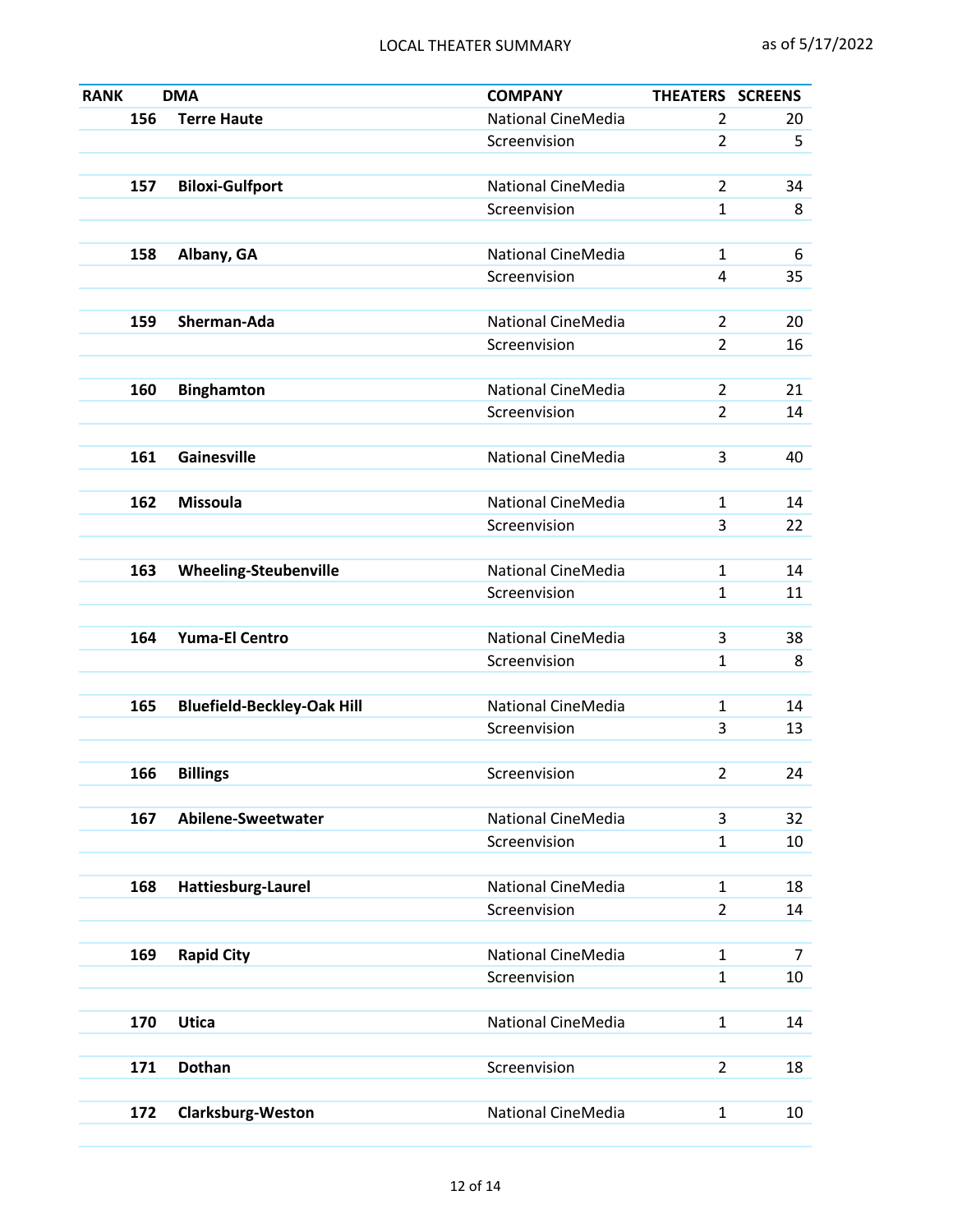| <b>RANK</b> |     | <b>DMA</b>                     | <b>COMPANY</b>            | THEATERS SCREENS |    |
|-------------|-----|--------------------------------|---------------------------|------------------|----|
|             | 173 | <b>Lake Charles</b>            | <b>National CineMedia</b> | 2                | 23 |
|             |     |                                |                           |                  |    |
|             | 174 | Quincy-Hannibal-Keokuk         | National CineMedia        | $\mathbf{1}$     | 6  |
|             |     |                                | Screenvision              | 3                | 17 |
|             |     |                                |                           |                  |    |
|             | 175 | Jackson, Tn                    | Screenvision              | $\mathbf{1}$     | 8  |
|             |     |                                |                           |                  |    |
|             | 176 | Harrisonburg                   | <b>National CineMedia</b> | $\mathbf{1}$     | 14 |
|             |     |                                |                           |                  |    |
|             | 177 | <b>Elmira (Corning)</b>        | <b>National CineMedia</b> | 1                | 10 |
|             |     |                                | Screenvision              | 1                | 8  |
|             |     |                                | <b>National CineMedia</b> |                  |    |
|             | 178 | Charlottesville                |                           | $\mathbf{1}$     | 14 |
|             | 179 | Watertown                      | <b>National CineMedia</b> | $\mathbf{1}$     | 12 |
|             |     |                                |                           |                  |    |
|             | 180 | Bend, OR                       | <b>National CineMedia</b> | $\mathbf{1}$     | 16 |
|             |     |                                |                           |                  |    |
|             | 181 | Alexandria, LA                 | <b>National CineMedia</b> | $\overline{2}$   | 22 |
|             |     |                                | Screenvision              | 1                | 3  |
|             |     |                                |                           |                  |    |
|             | 182 | <b>Marquette</b>               | Screenvision              | $\mathbf{1}$     | 5  |
|             |     |                                |                           |                  |    |
|             | 183 | Jonesboro                      | Screenvision              | $\overline{2}$   | 22 |
|             |     |                                |                           |                  |    |
|             | 184 | Lafayette, IN                  | <b>National CineMedia</b> | 3                | 26 |
|             |     |                                |                           |                  |    |
|             | 185 | <b>Bowling Green</b>           | <b>National CineMedia</b> | 3                | 30 |
|             |     |                                |                           |                  |    |
|             | 186 | Laredo                         | National CineMedia        | 1                | 16 |
|             |     |                                |                           |                  |    |
|             | 187 | <b>Butte-Bozeman</b>           | <b>National CineMedia</b> | $\overline{2}$   | 17 |
|             |     |                                |                           |                  |    |
|             | 188 | <b>Grand Junction-Montrose</b> | National CineMedia        | $\overline{2}$   | 21 |
|             |     |                                |                           |                  |    |
|             | 189 | <b>Twin Falls</b>              | <b>National CineMedia</b> | $\mathbf{1}$     | 4  |
|             |     |                                |                           |                  |    |
|             | 190 | Lima                           | National CineMedia        | $\mathbf{1}$     | 12 |
|             |     |                                |                           |                  |    |
|             | 191 | <b>Great Falls</b>             | Screenvision              | $\mathbf{1}$     | 10 |
|             | 192 | <b>Meridian</b>                | National CineMedia        | $\mathbf{1}$     |    |
|             |     |                                |                           |                  | 6  |
|             | 193 | Parkersburg                    | <b>National CineMedia</b> | $\overline{2}$   | 19 |
|             |     |                                |                           |                  |    |
|             | 194 | <b>Eureka</b>                  | National CineMedia        | 3                | 28 |
|             |     |                                |                           |                  |    |